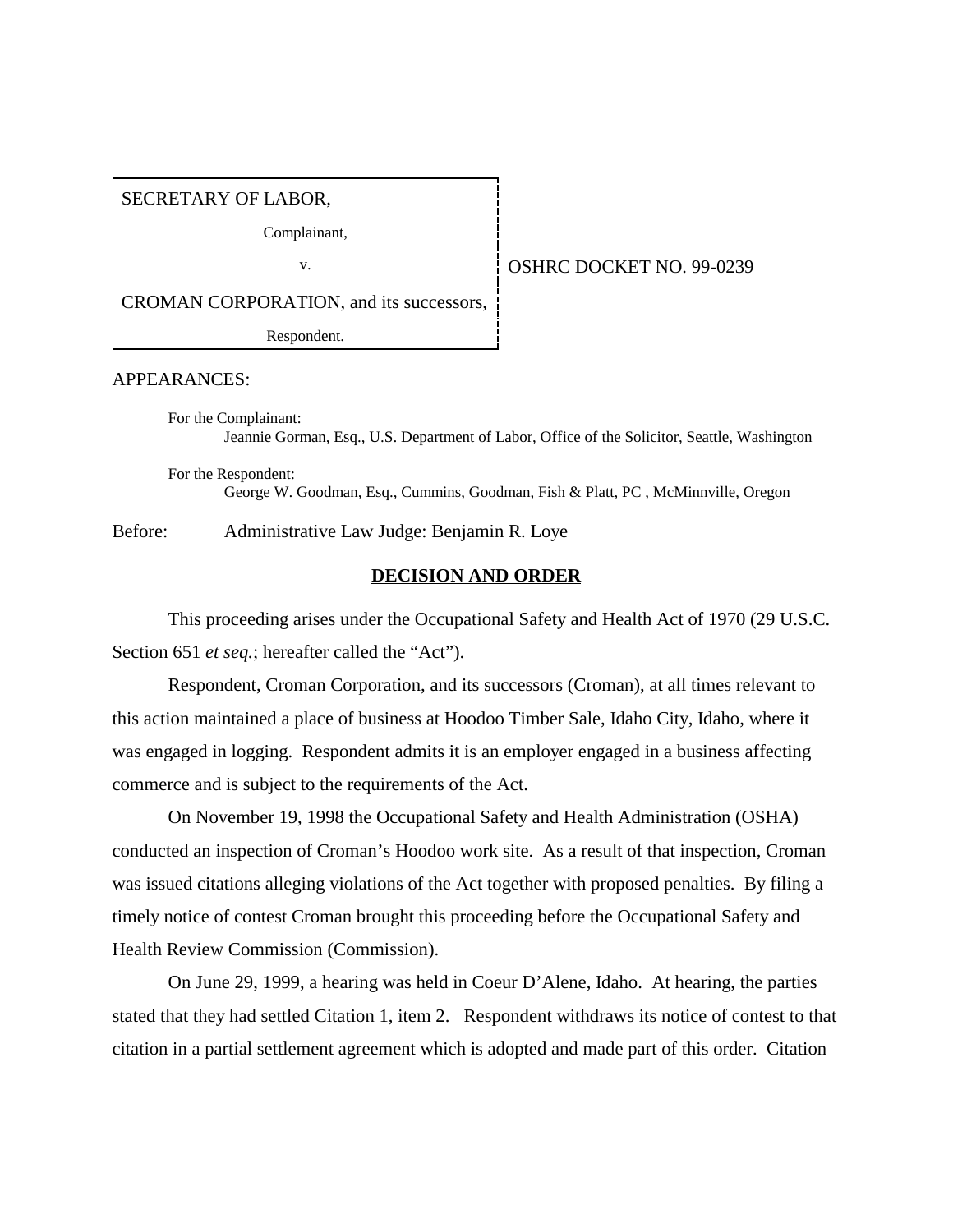1, item 1, alleging violation of §1910.184(f)(5)(i) remains at issue. The parties orally briefed the remaining issue on the record, and this matter is ready for disposition.

#### **Alleged Violation**

Citation 1, item 1 alleges:

29 CFR 1910.184(f)(5)(i): Wire rope sling(s) that had ten or more randomly distributed broken wires in one rope lay, or five or more broken wires in one strand in one rope lay, were not immediately removed from service.

(a) Hoodoo Timber Sale, Idaho City, ID: Wire rope slings used to transport logs beneath helicopters were not taken out of service before a full strand consisting of 26 wires were broken.

The cited standard provides:

Wire rope slings shall be immediately removed from service if any of the following conditions are present: (i) Ten randomly distributed broken wires in one rope lay, or five broken wires in one strand in one rope lay.. . .

## *Facts*

Virgle Howell, the OSHA Compliance Officer (CO), testified that on November 19, 1998, he and a second CO, March Hatch, conducted an inspection of Croman's work site after OSHA's receipt of a referral for the site (Tr. 26, C-2). Howell testified that once on the site, he noted violations of the cited standard, which he subsequently videotaped (Tr. 37; Exh. C-3). Mr. Howell testified that as he toured Croman's work site with Mike Rickstead, Croman's project manager, he observed the logging operation, which consisted of helicopters dropping bundles of wire rope slings or chokers to the choker setter (Tr. 40, 47-48). The choker setter then attaches the choker to the tree and signals the next helicopter; he attaches the choker to the long line from the helicopter, and the helicopter takes the tree from the woods to the landing site (Tr. 47-49; Exh. C-3).

Howell testified that he noted a wire rope sling which had been placed around a downed tree in preparation to being hoisted out of the cutting area (Tr. 85, 87-89). Howell believed the rope was defective, and asked Rickstead to remove the wire sling from the tree for his closer inspection (Tr. 85, 87). Howell testified that, inches from the bell, or nubbin, described as the male end of the wire rope (Tr. 45, 51; Exh. C-3), the plastic coating around the wire rope had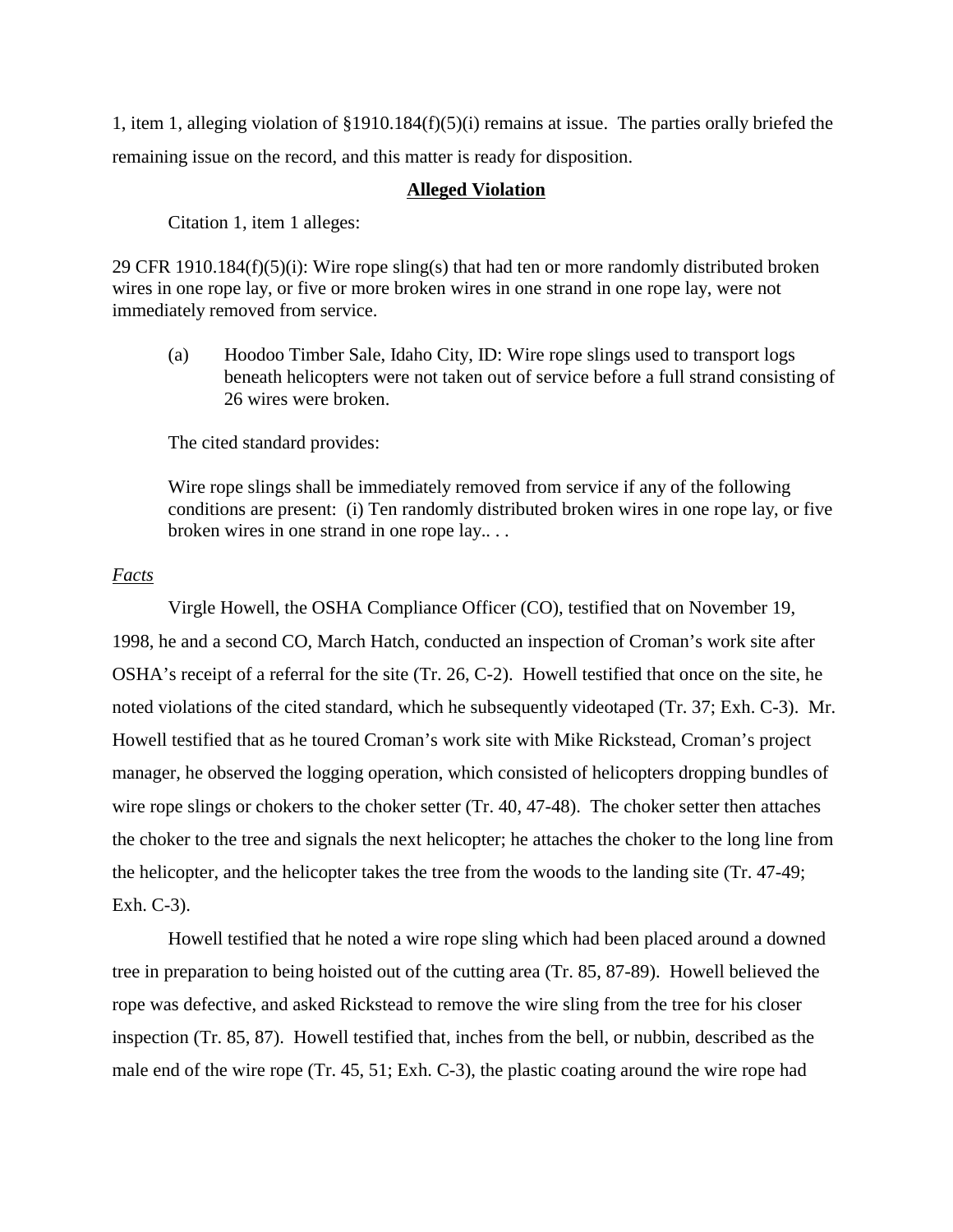worn through, and that he could count in excess of 10 broken wires within one lay<sup>1</sup> of a single strand of a six strand wire rope (Tr. 42, 84). Howell noted that the strand next to that one was in about the same condition (Tr. 43). Howell testified that the bell fits into a female fixture further down the sling, which slides until it forms a noose, or choke on the tree (Tr. 45-46). Howell testified that the pressure from the female portion of the choke puts constant flex on the nubbin, causing fatigue at that point on the wire rope (Tr. 98-99). Howell stated that the fatigued rope was more likely to fail when stressed or flexed (Tr. 99). As Rickstead bent the wire sling, he noted that he was causing even more of the strands to break (Tr. 44).

Howell testified that Rickstead told him that it was the company's policy to take a sling out of service only when an entire strand of 26 wires were broken within one lay (Tr. 42, 68).

Howell interviewed a choker setter, Sonny Rickstead, who believed that a sling should be removed from service if five wires within a single strand were broken (Tr. 68). Howell and Sonny Rickstead examined other slings which had been dropped for use, and found that a number had more than five broken wires within a single strand; those slings were taken out of service at that time (Tr. 53-54, 67, 102; Exh. C-5).

Larry Dietz, a 16 year employee of West Coast Wire Rope, testified that he had been involved in pull testing of wire ropes since 1983 (Tr. 124, 167). Dietz admitted, however, that he is not trained as an engineer (Tr. 186).

Dietz testified that, at Croman's direction, he conducted pull tests of 1/2" chokers similar to the type cited in this matter (Tr. 172, 208). Dietz found that an undamaged choker broke at 25,752 pounds pressure, at the point where the female portion of the choke caused the sling to bend (Tr. 172-73). Dietz also tested the breaking point of chokers with 5, 10 and 20 broken wires in one strand; Dietz stated that he broke the wires on the sling three or four feet from the nubbins (Tr. 177, 184-85). In each case the sling broke at the point where the female end of the choke met the cable (Tr. 177, 184-85). In no case was the strength of the sling substantially reduced, all breaking around 25,000 pounds pressure (Tr. 184-85).

 $1$  The wire rope consisted of 6 strands of wire bundles, 26 wires per bundle, wrapped around a wire rope core (Tr. 42). Each  $360^{\circ}$  wrap of a strand is termed a "lay." (Tr. 42).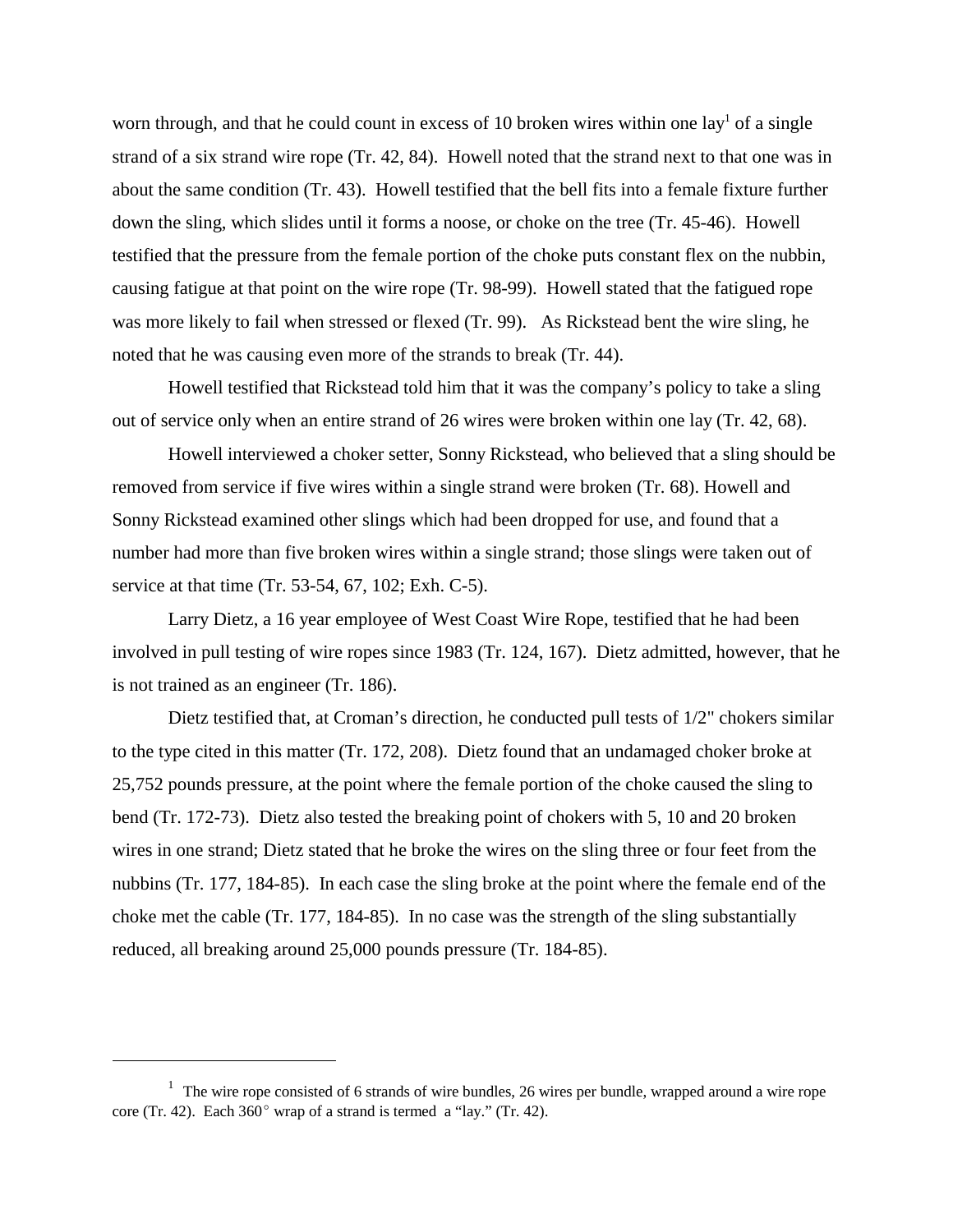Despite his testimony regarding his test results, Dietz agreed with CO Howell that the slings in use by Croman frayed near the bell, or nubbin, because that was where the greatest stress is put upon the wire (Tr. 198).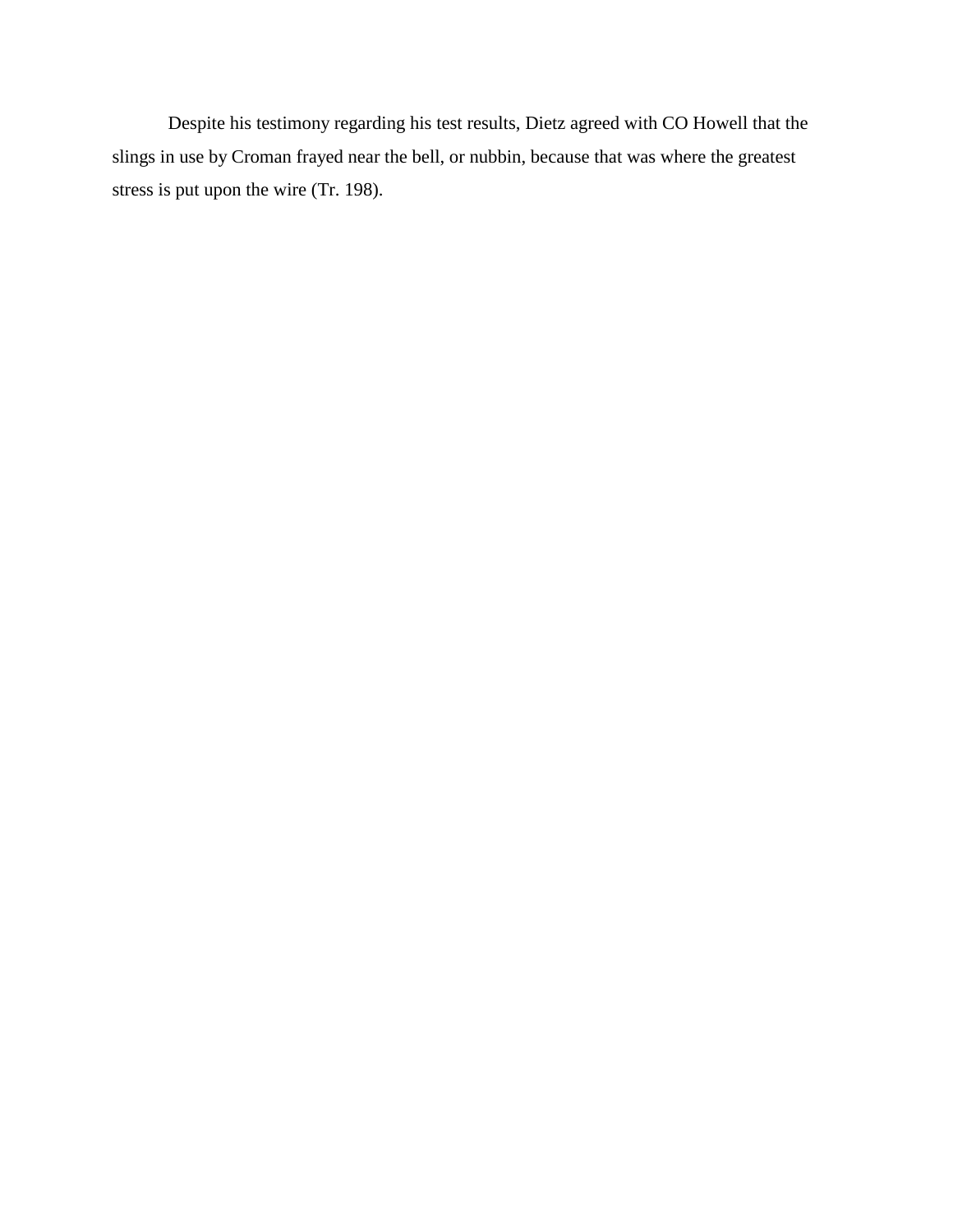## *Discussion*

The Secretary's prima facie case clearly establishes that wire slings with more than five broken wires in one strand were not removed from service. Croman did not introduce any witnesses, or adduce any evidence contesting the Secretary's evidence. The literal terms of the standard were clearly violated.

Croman maintains that: 1) The language of the citation itself is inadequate, in that it failed to state with specificity the basis for the citation, *i.e.,* subsection (a) states only Croman's stated policy of not removing from service wire slings which had less than a full strand of 26 wires which were broken; 2) The citation should be vacated, in that the cited condition did not sufficiently weaken the cited wire slings so as to pose a hazard to employees; 3) If there was a technical violation of the cited standard, it should be classified as *de minimis.*

**Specificity**. Pursuant to Rule 15(b) of the Federal Rules of Civil Procedure, made applicable to Commission proceedings by 29 CFR §2200.2(b), post-trial amendment of the citation is proper when issues not raised by the citation are tried by the express or implied consent of the parties. *Peavey Co.,*16 BNA OCHS 2022, 1994 CCH OSHD ¶30,572 (No. 89- 2836, 1994). Consent may be implied from the parties introduction of evidence relevant only to the specific issue in question. *McWilliams Forge Company, Inc.*, 11 BNA OSHC 2128, 1984 CCH OSHD ¶26,979 (No. 80-5868, 1984).

In this case, it is clear that Croman's conversations with CO Howell during the inspection, and the plain language of the cited standard itself put Croman on notice of the charges against which it would be called to defend. That Croman had actual knowledge of the issues is demonstrated by its introduction of pull testing relevant only to the strength of a wire sling with less than 26 broken wires per strand.

The citation, therefore, is amended, on this judge's own motion, to conform to the evidence.

**Proof of a Hazard.** Most occupational safety and health standards include requirements or prohibitions that by their terms must be observed whenever specified conditions, practices or procedures are encountered.<sup>2</sup> These standards are predicated on the existence of a hazard when

 $2^2$  Certain standards promulgated by the Secretary contain requirements or prohibitions that by their terms (continued...)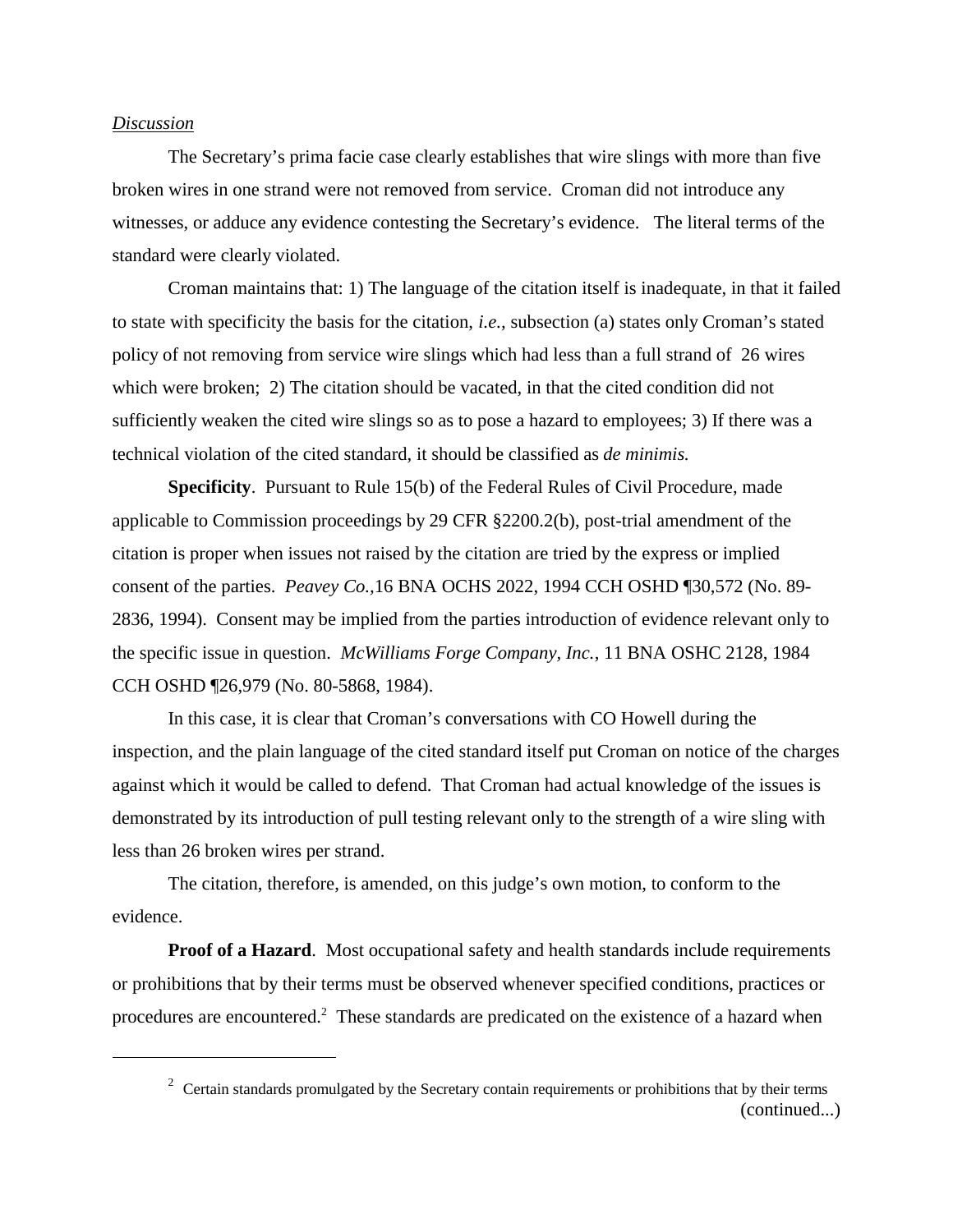their terms are not met. Therefore, the Secretary is not required to prove that noncompliance with these standards creates a hazard in order to establish a violation. *Austin Bridge Company*, 7 BNA OSHC 1761 (76-93, 1979); *i.e.,* when a standard prescribes specific means of enhancing employee safety, a hazard is presumed to exist if the terms of the standard are violated. *Clifford B. Hannay & Son, Inc.*, 6 BNA OSHC 1335 (No. 15983, 1978).

It is well established that the employer may not use the adjudicatory process to challenge the wisdom of a required safety measure. *See, Austin Engg. Co*., 12 BNA OSHC 1187, 1188, 1984-85 CCH OSHD ¶27,189, p. 35,099 (No. 81-168, 1985). The employer may only challenge the standard through the rulemaking process, or through application for a variance. *Carabetta Enterprises, Inc.*15 BNA OSHC 1429, 1991-93 CCH OSHD ¶29,543 (No. 89-2007, 1992).

Croman's pull testing evidence, therefore, is relevant only to the gravity of the cited violation.

*De minimis*. A violation is *de minimus* when there is technical noncompliance with a standard, but the departure bears such a negligible relationship to employee safety or health as to render inappropriate the assessment of a penalty or the entry of an abatement order. *Cleveland Consolidated, Inc.*, 13 BNA OSHC 1114, 1987-90 CCH OSHD ¶27,829 (No. 84-696, 1987).

This judge cannot find the cited violation was *de minimis.* Croman's pull testing evidence failed to duplicate the cited conditions as they were observed by CO Howell in the field. In Dietz' controlled tests the wire strands were broken several feet from the male bell fixture, or nubbin. In the field, all the wear CO Howell observed was located at the nubbin itself. Even Croman's expert admitted that the only explaination for the broken wires found by Howell was that all the stress on the wire slings must, in field use, be concentrated at the point where the fatigue was found. Croman's controlled tests, however, clearly stressed the slings at a different point, *i.e.*, where the sling met the female half of the choke. Because the controlled tests failed to duplicate the conditions in the field, they failed to establish that the damaged wire slings cited were sound, or that Croman's violation of the cited standard bore no relationship to employee safety.

 $2^2$ (...continued)

need only be observed when employees are exposed to a hazard described generally in the standard, §1910.184(f)(5)(i) does not contain any such restrictive terms.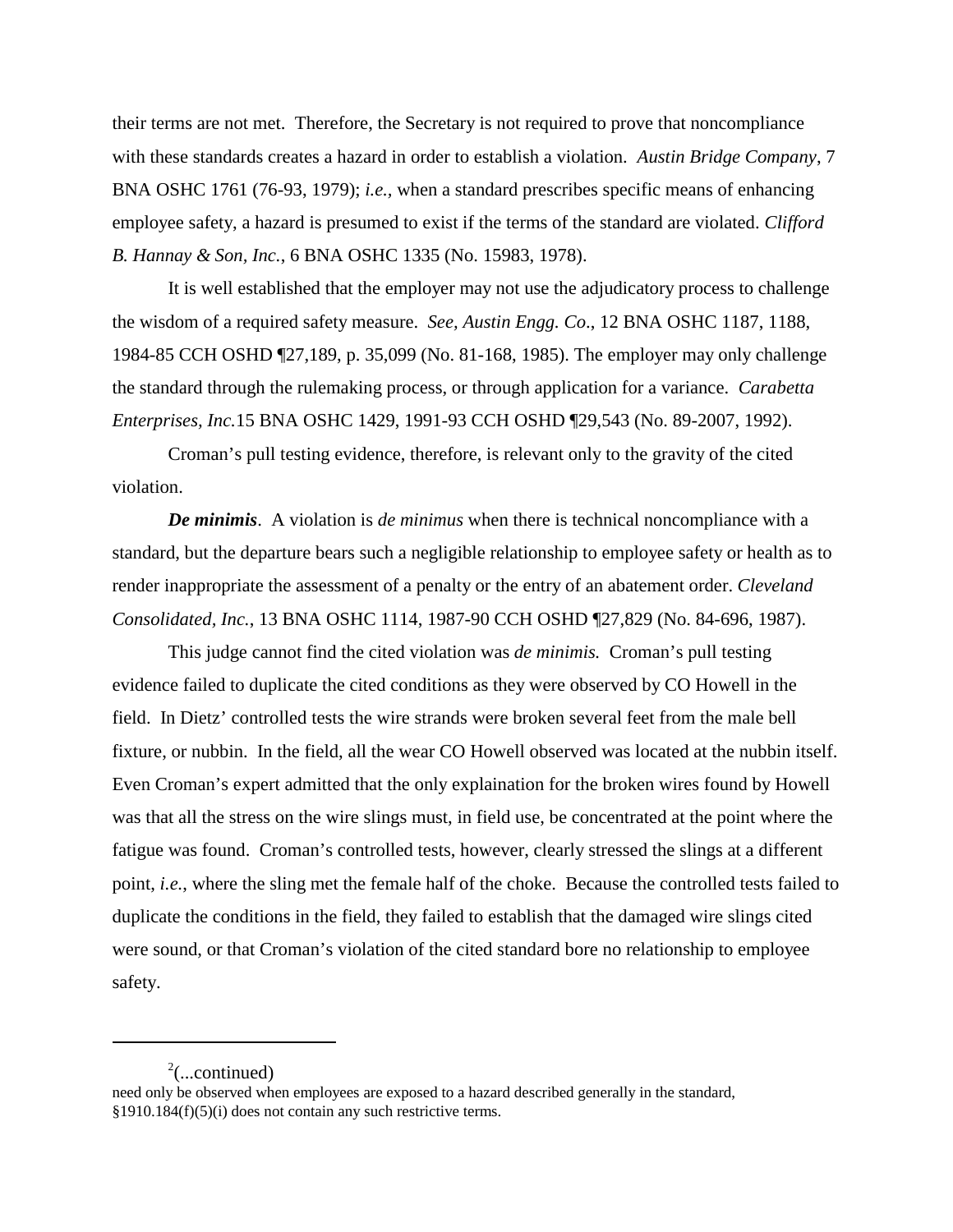## *Penalty*

No evidence was adduced showing Croman's size; CO Howell stated that he had not inspected Croman before, however, indicating that they had no history of prior violations. Howell stated that Croman was given full credit for good faith.

Howell testified that a tree, falling from a helicopter sling onto ground personnel would cause crushing injuries to employees in the zone of danger, and that employees on the ground were exposed to the hazard (Tr. 67). The violation was, therefore, correctly classified as "serious." Karen Zimmer, Croman's human resource director, testified in mitigation of the gravity of the violation, stating that she was unaware of any injuries involving wire rope failure in a helicopter logging configuration (Tr. 121).

 The record establishes that the Secretary took into account the statutory criteria in computing the proposed penalty of \$1,875.00. Croman does not dispute the amount of the proposed penalty, and it will be assessed.

#### **ORDER**

1. Citation 1, item 1, alleging violation of §1910.184(f)(5)(i) is AFFIRMED, and the proposed penalty of \$1,875.00 is ASSESSED.

2. Citation 1, item 2 is AFFIRMED as set forth in the parties' partial settlement agreement, which is adopted and made part of this order.

 $\overline{a}$ 

Benjamin R. Loye Judge, OSHRC

Dated:

Rochelle Kleinberg Associate Regional Solicitor Jeannie Gorman, Attorney Office of the Solicitor U.S. Department of Labor 1111 Third Avenue, Suite 945 Seattle, Washington 98101 (206)553-0940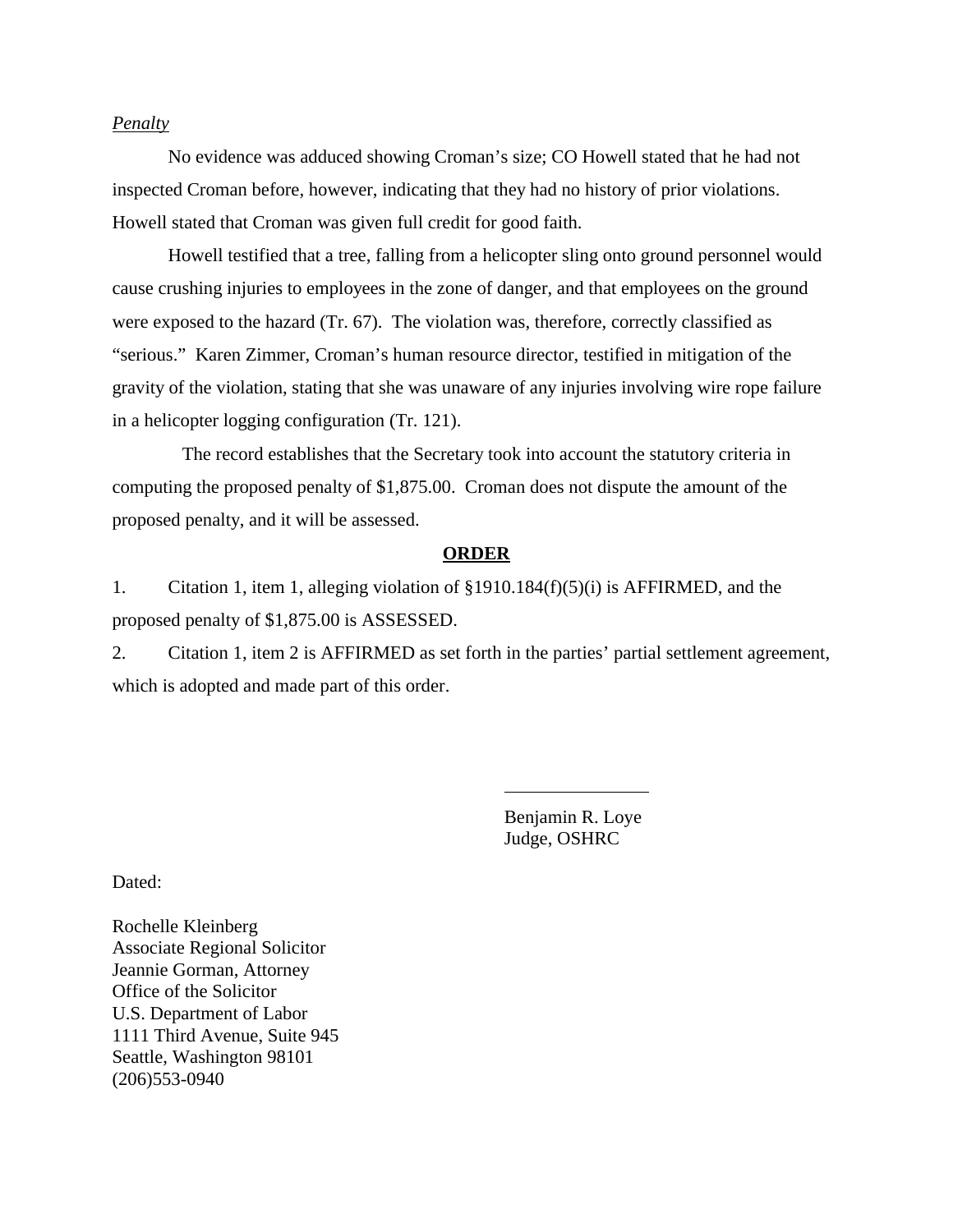## UNITED STATES OF AMERICA OCCUPATIONAL SAFETY AND HEALTH REVIEW COMMISSION

## ALEXIS HERMAN, SECRETARY OF LABOR, UNITED STATES DEPARTMENT OF LABOR, (Region 10)

Respondent.

CROMAN CORPORATION and its successors,

Complainant, 
i 
OSHRC DOCKET NO. 99-0239 v. COSHA Inspection No. 300211687

SETTLEMENT AGREEMENT

COME NOW the Complainant and the Respondent, by and through their undersigned representatives of record, and in settlement of this proceeding arising under the Occupational Safety and Health Act of 1970 (29 U.S.C. §§ 651 *et seq*.) hereinafter referred to as "the Act," do move, represent and agree as follows:

1. Respondent moves to withdraw its Notice of Contest to Item 2 of Citation and Notification of Penalty Number One, dated January 15, 1999.

2. Respondent represents that the alleged violation cited in the aforesaid Citation and Notification of Penalty and referenced in paragraph No.1 above, has been corrected and abated.

3. Respondent agrees that it will promptly post for the attention of the affected workers a copy of this Settlement Agreement at the same location that the Citation and Notification of Penalty in this matter was posted.

4. The parties further agree that the foregoing Settlement Agreement addresses and resolves all the issues presently in controversy between the parties regarding Item 2 of the Citation and Notification of Penalty Number One, dated January 15, 1999. An appropriate order reflecting same may be entered.

## **SETTLEMENT AGREEMENT - Page 1**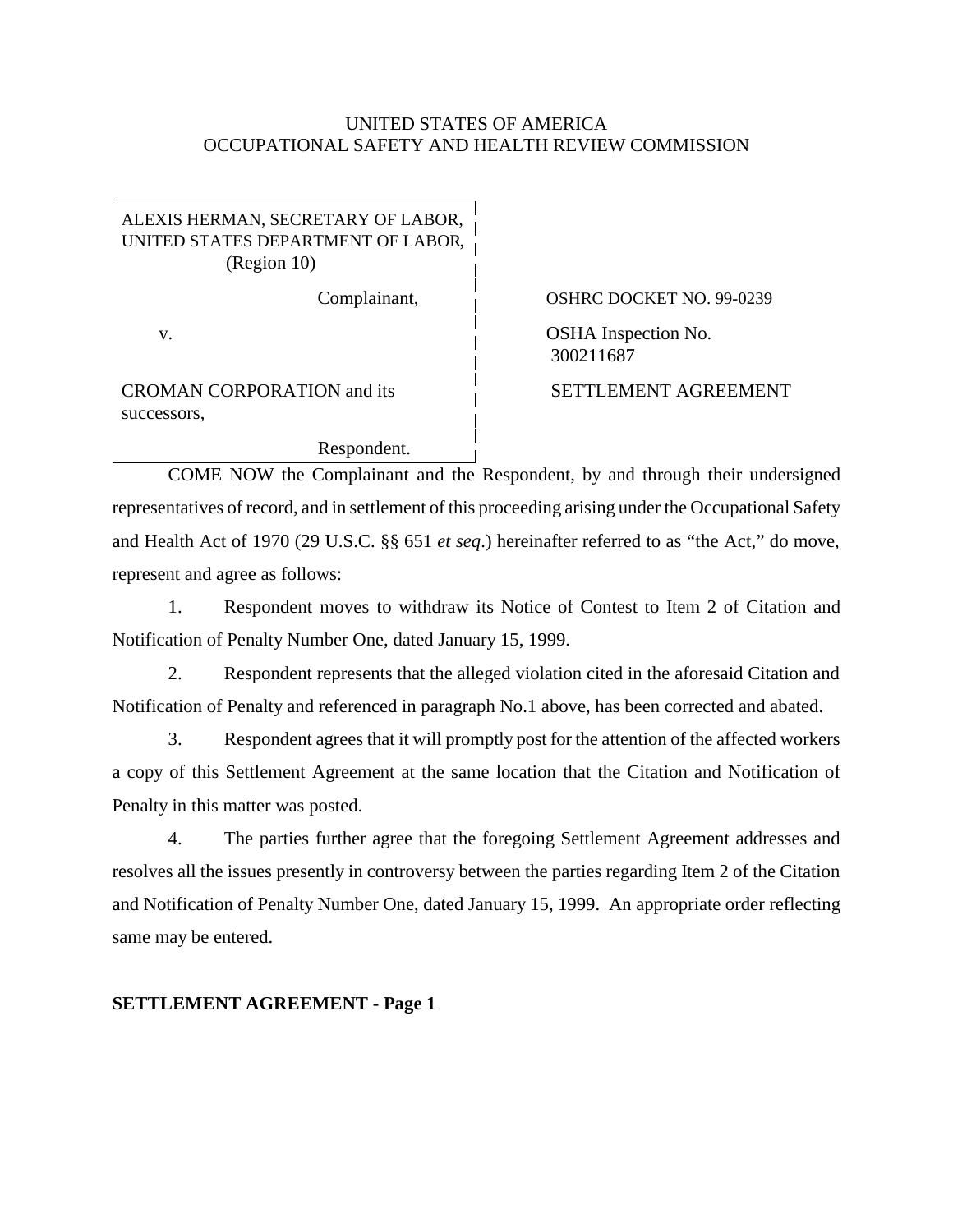A judicial decision regarding Item 1 of Citation and Notification of Penalty Number One, dated January 15, 1999 is still pending.

5. Each party agrees to bear its own costs.

## **CROMAN CORPORATION** Henry L. Solano

 $/S/$ Karen Zimmer DATED: 8/5/99 Daniel Teehan

Solicitor of Labor

Associate Regional Solicitor

# Attorney for Respondent

DATED: 8/3/99 Attorney

/S/<br>
Rochelle Kleinberg<br>
George Goodman<br>
Associate Regional Associate Regional Solicitor

Jeannie Gorman

By:  $\frac{\text{S}}{\text{S}}$ Jeannie Gorman

## **SETTLEMENT AGREEMENT - Page 2**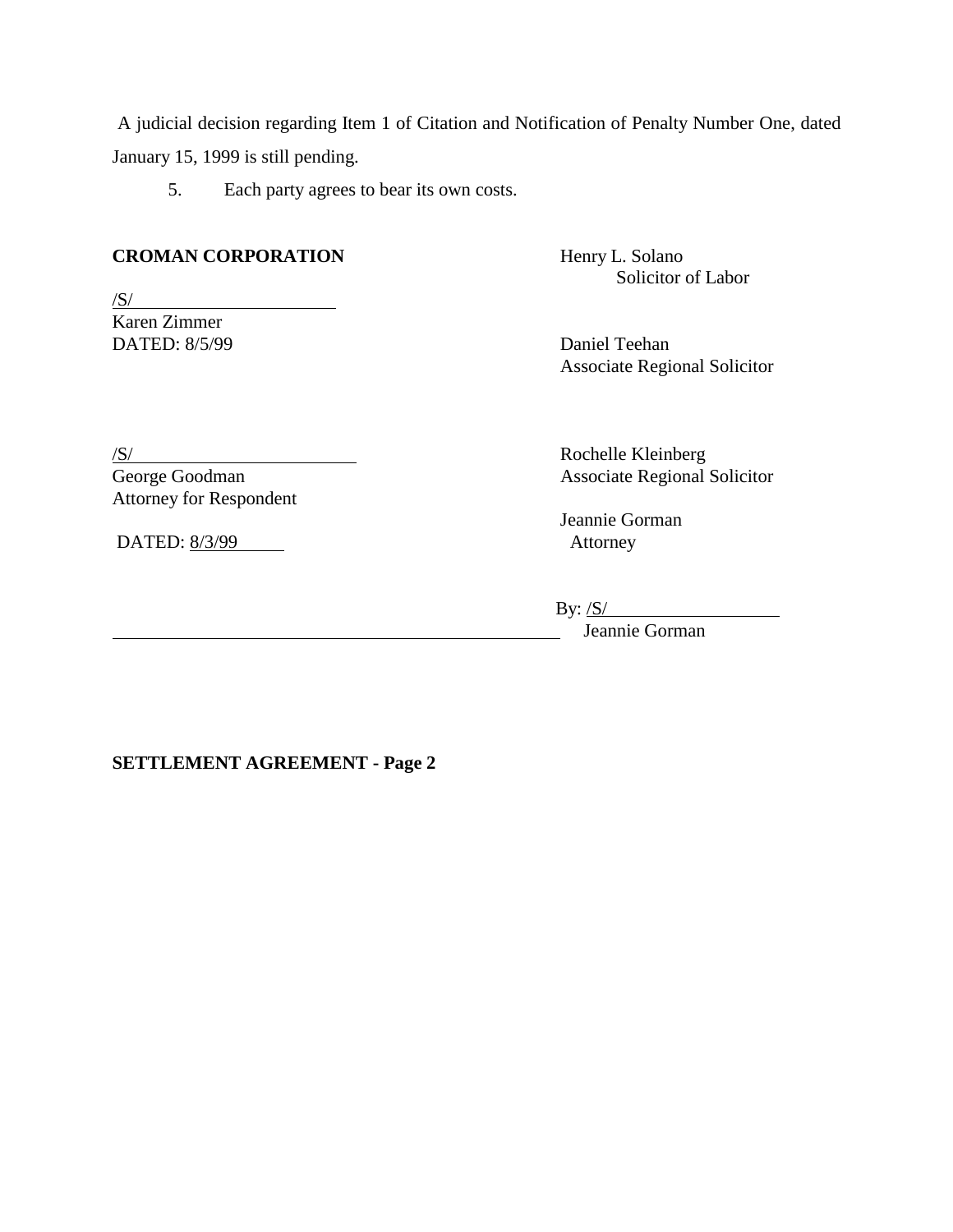## CERTIFICATE OF POSTING

I, /S/ Karen Zimmer, certify that on Aug. 6, 1999, a copy of the attached Settlement Agreement was posted for the attention of the affected employees at the following locations: Logging Division - White City, Oregon & Logging crew in Idaho

DATED: <u>August 5</u> , 1999.

 $\overline{a}$ 

CROMAN CORPORATION

By /S/ Karen Zimmer Title: Human Res. Dir.

OSHA Inspection No. 300211687

**CERTIFICATE OF POSTING - Page 1**